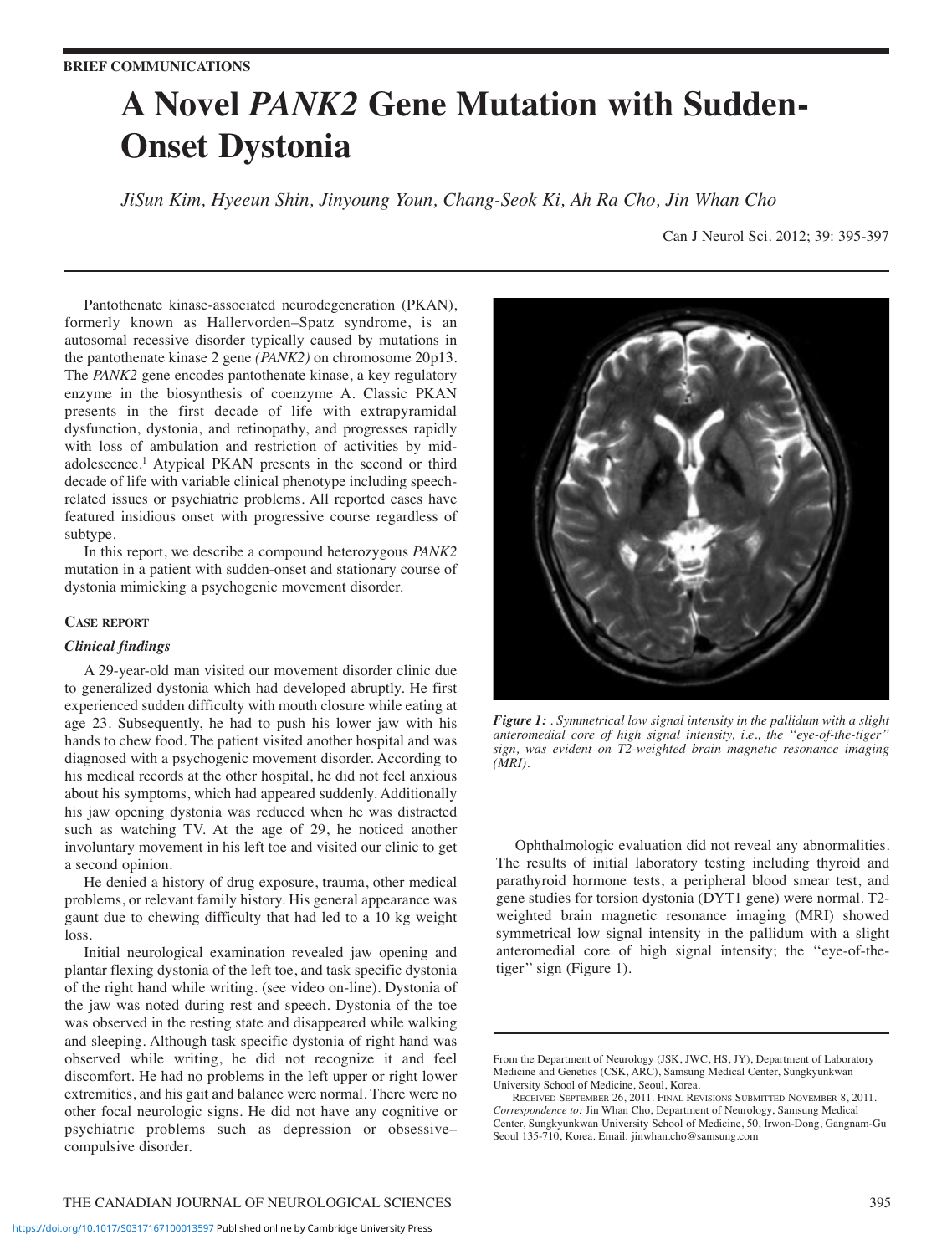

*Figure 2: Electropherograms of the PANK2 gene. The proband was compound heterozygous for c.1133A>G (p.D378G) in exon 5 and c.1500\_1501delCA (p.I501WfsX10) in exon 7.*

#### *Genetic analysis*

Genetic analyses were performed after obtaining informed consent from the proband, his only elder brother and his mother. Blood sample of his deceased father was not available. Direct sequencing of the *PANK2* gene (GenBank ID: NM\_153638.2) revealed two heterozygous mutations (Figure 2). One mutation was an A-to-G change at nucleotide 1133 in exon 5, which resulted in the substitution of aspartate for glycine at amino acid 378 (D378G). The other mutation was a deletion of isoleucine at nucleotides 1500-1501 in exon 7, which resulted in a frameshift at amino acid 501 (I501WfsX10). The mother was heterozygous for the D378G variation, and the brother of the proband was heterozygous for the I501WfsX10 variation.

## **DISCUSSION**

Here, we report a patient with PKAN presenting with an atypical phenotype that showed sudden-onset jaw opening dystonia with a stationary course. The clinical phenotype of patients with *PANK2* mutations has been reported to be heterogeneous and much broader than expected. A previous report<sup>1</sup> found a higher frequency of dystonia, gait disturbance, and tremor in patients with younger age at onset (before 20 years-of-age), whereas parkinsonism appears more commonly in late-onset disease (after 20 years-of-age). In another large study, patients with atypical disease who had *PANK2* mutations were more likely to have prominent speech-related and psychiatric symptoms than patients with classic disease. Symptoms of PKAN develop insidiously regardless of subtype and progress slowly or rapidly according to age at onset.2

Our PKAN patient showed unusual and interesting clinical features, presenting with the abrupt onset of focal jaw opening dystonia mimicking psychogenic movement at a later age (after 20 years) and a stationary course over seven years. Sudden onset dystonia as the first symptom of PKAN has not been previously reported. Although a few reports of PKAN have presented with focal or unilateral phenotype at an early stage, many of those cases had progressed within several years and eventually aggravated, presenting with multi-focal variable motor symptoms.<sup>3,4</sup> These clinical courses are different from that of our patient, whose disability was stationary and negligible over seven years and remained restricted to his jaw, left toe and right hand.

We identified compound heterozygous mutations in exon 5 (Asp378Gly) and exon 7 (I501WfsX10) of the *PANK2* gene. Of those, D378G is an established mutation found in PKAN.5 However, to our knowledge, this is the first report of the I501WfsX10 variation. The deletion of isoleucine at nucleotides 1500-1501 in exon7 result in a frameshift mutation with a premature termination of translation at amino acid 501. This mutation leads to a null allele and causes a loss of function.

To date, numerous mutations underlying PKAN have been reported. *PANK2* mutations in patients with the classic form of PKAN generally result in premature protein termination, whereas most mutations in patients with atypical PKAN led to amino acid substitutions.2 Our patient, who had an atypical phenotype at late age of onset with slow progression, had a frameshift mutation in exon 7 (I501WfsX10) of the *PANK2* gene. This fact is consistent with the hypothesis that atypical PKAN patients with missense mutations may have residual